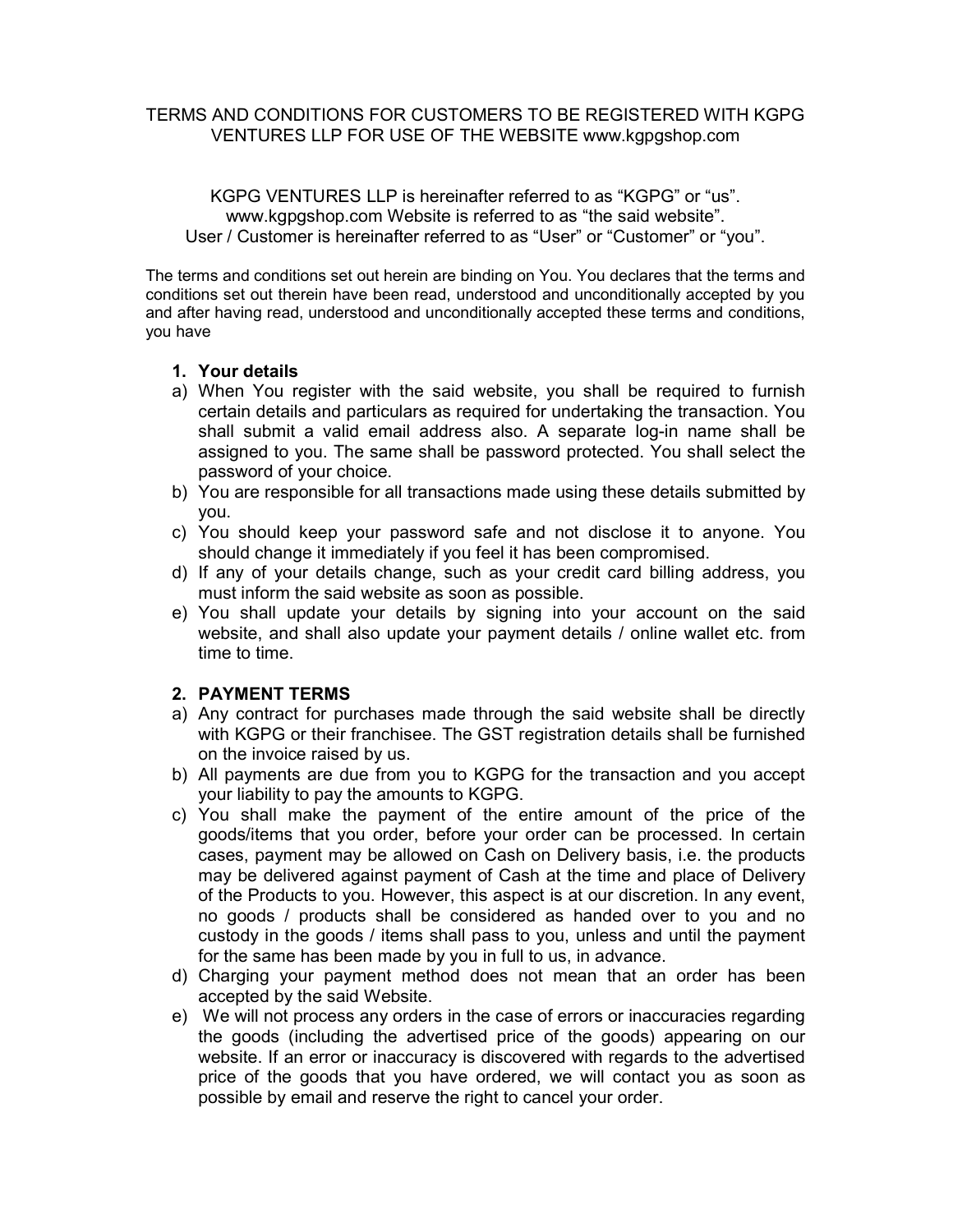- f) We will confirm that your order has been received by sending an email to you at the email address you provide. The email will include your name, the order number and the total price charged.
- g) The acceptance of your order brings into existence a legally binding contract between us on these terms. Any term sought to be imposed by you in your order will not form part of the contract.
- h) This Site is strictly for personal and non-commercial use and the payment made by you is for obtaining the products / items for the personal consumption / use of yourself or your family members. You agree not to use the site for commercial or business purposes or to place orders which will be, or are being, sold on to a third party. If you are suspected of using the site in any of these ways then we reserve the right to withdraw from any relevant contract(s) and cancel your order(s).

# 3. CANCELLATION TERMS

- a) We reserve the rights to cancel any order or any part thereof in the event that in certain circumstances we find the same just and proper to cancel the order.
- b) In case you have made any payment to us, and thereafter we are compelled to cancel the order or any part thereof, we will refund the price of the item/ products for which the order is cancelled, no later than 14 days from the day on which we cancel the order. We will refund the same means of payment as you used to make your purchase.
- c) You can cancel the order before the execution of order or not later than 3 working days from the date of placement of the Order. In case you cancel the order, you are liable to pay to us all expenses or charges incurred by us upto that date in relation to processing of your order. In case you have made any payment to us, and thereafter you cancel the order or any part thereof within the permissible time period as mentioned above, we will refund the price of the item/ products for which the order is cancelled, no later than 30 days from the day on which you cancel the order. We will refund the same means of payment as you used to make your purchase. Any refund shall be after deducting the appropriate amount towards the costs and charges incurred by us in processing the order.
- d) Once the goods ordered by you have been dispatched by us to you or the concerned franchisee / delivery point for the purpose of delivery to you, the Order shall not be cancelled in any manner whatsoever.
- e) You agree that if the Goods ordered by you are correctly delivered to you, then the said Goods, once delivered to you, shall not be taken back in any circumstances whatsoever.

## 4. Availability of goods you order

- a) If we do not have sufficient stock to deliver the goods ordered by you, or cannot obtain the stock from our suppliers, we will notify you as soon as possible and any sum debited by the said Website from your payment method will be credited to your account and the said Website will notify you by email at the address given by you in your order form. The refund will be made as soon as possible and in any event within 30 days of your order.
- b) We will not be legally bound or obliged to offer any additional compensation or to supply the goods in this situation and you accept the same.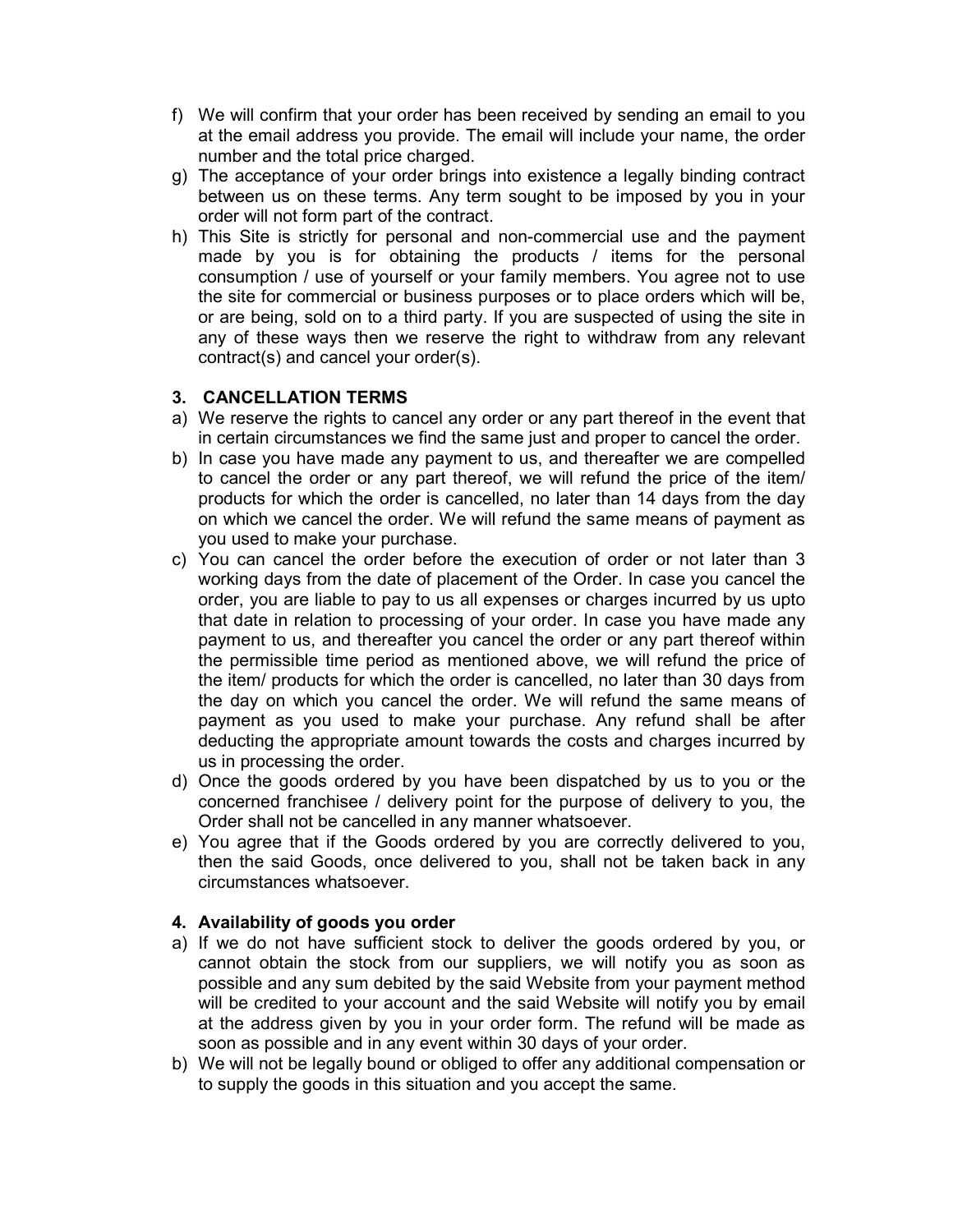- c) The process of updating the website when goods have sold out may take a few hours.
- d) Please note that the price the goods are offered for are as displayed in your online basket, but that is subject to the rest of these terms.

# 5. DELIVERY TERMS

- a) We will post, or arrange a courier on your behalf or you shall be required to pick-up the goods / items from the particular location as communicated/option selected by you at the time of booking of the Order, for the goods ordered by you, as the case may be for each transaction.
- b) Delivery will be made as soon as possible after your order is accepted. The exact date and time of delivery shall be communicated at the time of acceptance of the order.
- c) All delivery times quoted on the web site are estimates only, based on availability, normal processing and delivery companies.
- d) In case you have already paid for the products / items, you will become the owner of the goods you have ordered when the goods are dispatched to you from our distribution centre. In case you payment is to be made by you on cash on delivery basis, you will become the owner of the goods after you make the payment.

# 6. LIABILITY:

- a) It is your responsibility to check the products / items delivered to you.
- b) If the goods delivered to you are not what you ordered or are damaged or defective or the delivery is of an incorrect quantity, we shall have no liability to you unless you notify us about the same, in writing at the contact address mentioned on the said website, within three working days of the delivery of goods / products in question.
- c) If you do not receive goods ordered by you within 30 days of the date on which they were dispatched to you, we shall have no liability to you unless you notify us in writing at the contact address of the problem within 40 days of the date on which the goods were ordered to you.
- d) We shall not be liable to you for any indirect or consequential loss or damage arising out of any problem you notify to us, and our liability is limited to refund of the amount paid by you to us towards the products / items ordered by you.
- e) You agree that we shall have no liability to pay any money to you by way of compensation other than to refund to you the amount actually paid by you for the products / items ordered by you and this is a reasonable and fair condition, in the context of the present transaction.
- f) Nothing in this contract creates any right which is enforceable by any person who is not a party to the contract.

# 7. Force Majeure

a) You accept that we shall have no liability towards you for any failure to deliver goods you have ordered or any delay in doing so or for any damage or defect to goods delivered that is caused by any event or circumstance beyond its reasonable control.

# 8. DISCLAIMER

a) The nature of Internet communications means that your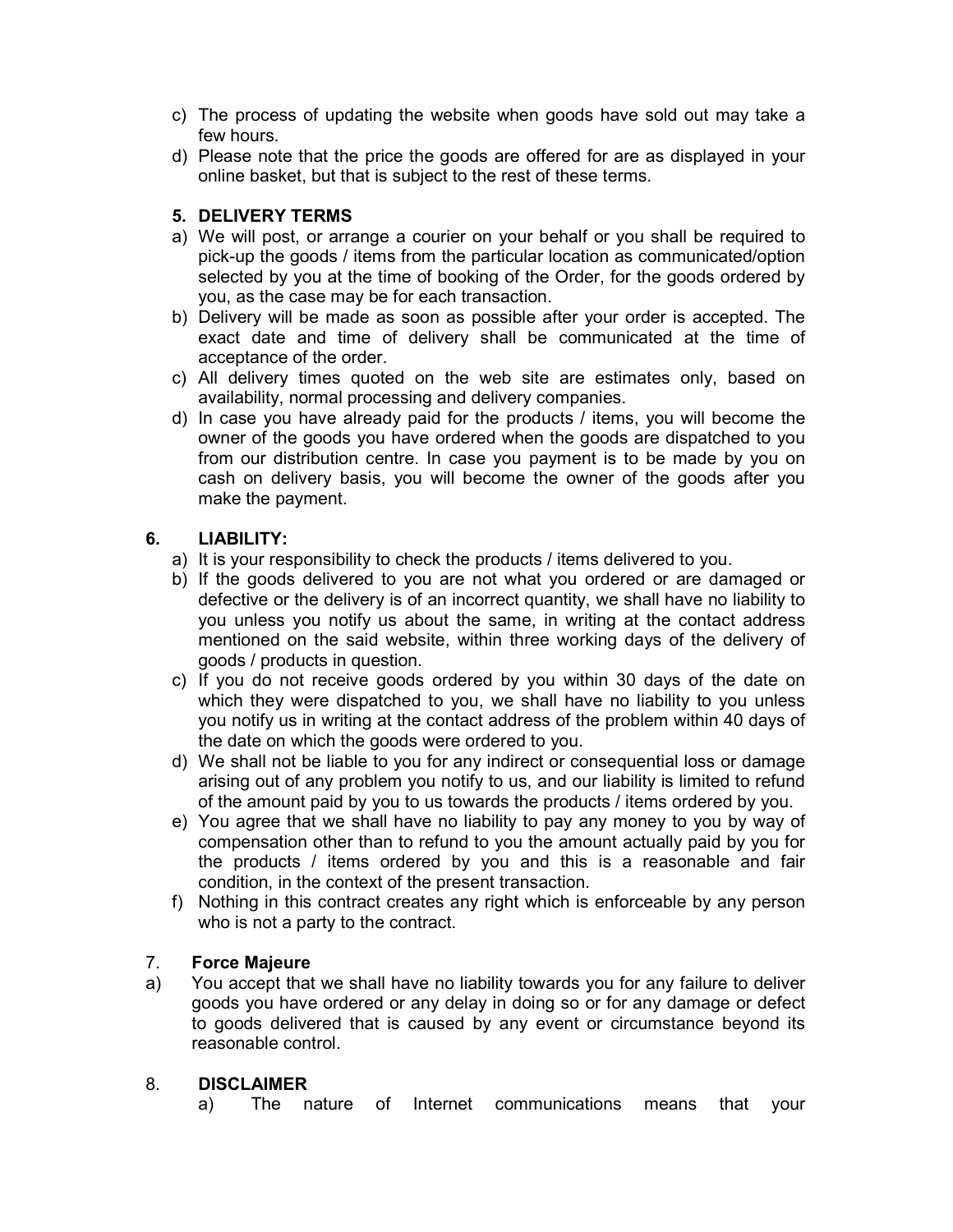communications may be susceptible to data corruption, interception and delays. We shall not be responsible for any detrimental reliance you place on this website or its contents.

b) We are providing this site and its contents (including any downloadable data or software) on an 'as is' basis and makes no representations or warranties of any kind with respect to this site or its contents and disclaims all such representations and warranties, whether express or implied, to the fullest extent permitted by applicable law

c) In addition, we make no representations or warranties about the accuracy, completeness or suitability for any particular purpose of the information and related graphics published in this site or that any software or the server that makes it available are free of viruses or other harmful components. The information contained in this site may contain technical inaccuracies or typographical errors.

d) All liability of KGPG howsoever arising for any such inaccuracies or errors is expressly excluded to the fullest extent permitted by applicable law.

e) Neither KGPG, nor the said Website nor any of its Designated Partners, Partners, Directors, employees or other representatives will be liable for damages arising out of or in connection with the use of this site in any way. This is a comprehensive limitation of liability that applies to all damages of any kind, including (without limitation) compensatory, direct, indirect or consequential damages, loss of data, income or profit, loss of or damage to property and claims of third parties.

# 9. HYPERLINKS

a) Our website may contain hyperlinks, these hyperlinks connect you to sites of other organisations which are not our responsibility.

b) We have used our reasonable endeavours in preparing our own website and the information included in it is done so in good faith. However, we have no control over any of the information you can access via other websites.

c) Therefore, no mention of any organisation, company or individual to which our website is linked shall imply any approval or warranty as to the standing and capability of any such organisations, company or individual on the part of the said Website.

## 10 COPYRIGHTS

a) All design, text, graphics and the selection or arrangement thereof are the copyright of the said Website, or of other copyright owners.

b) Permission is granted to electronically copy and print in hard copy portions of this site for the sole purpose of placing an order through the said website, or using this site as a shopping resource and for no other purpose.

c) Any other use of materials on this site (including reproduction for purposes other than those noted above and modification, distribution, or republication) without the prior written permission of KGPG is strictly prohibited and may give rise to legal proceedings.

#### 11. TRADE MARKS

a) The said Website and the KGPG logo are registered trademarks belonging to KGPG Ventures LLP.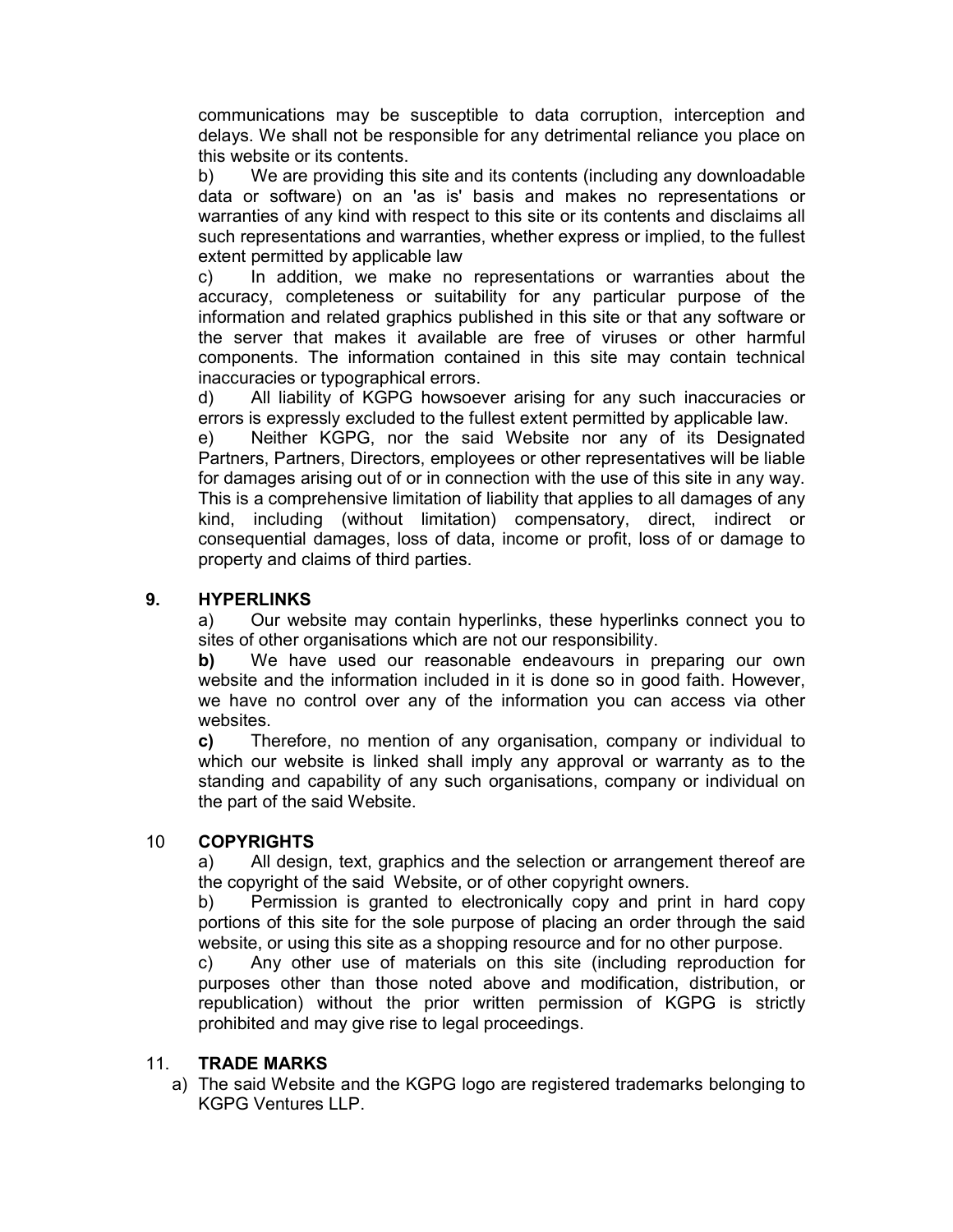- b) All other trademarks, product names and entity names or logos used in this site are the property of their respective owners.
- c) No permission is given by the said Website in respect of the use of its or any such other trademarks, product names, titles or logos and such use may constitute an infringement of the holder's rights.

## 12. Use Of Your Information And Data For Transactional Emails And Messages And Promotional Emails And Messages:

- a) You are aware that your personal data may be used for transactional updates and messages and you have accepted the same and given your consent to the same.
- b) You hereby give your unconditional and informed consent so that your personal data may be processed, stored, collected, used by us for promotion of our products / services and/or for promotion of the products / services of our affiliates and/or disclosed and/or transferred to the third parties for the purposes of promotion, direct marketing of their products and services. You agree to receive promotional calls, emails and messages (in any manner whatsoever) in that behalf on the email address and mobile number as provided by you in our records.
- c) If you do not want to receive the promotional calls, emails and messages (in any manner whatsoever) kindly send us an email in that behalf or click the box on the website which specifies the option to opt out of the promotional calls, emails and messages or follow such other procedure as may be mentioned on the website in that behalf.

#### . 13. Miscellaneous :

- a) If any part of these conditions is unenforceable (including any provision in which we excludes out liability to you) the enforceability of any other part of these conditions will not be affected.
- b) You shall be liable to pay to us on demand, all reasonable costs, charges or losses sustained or incurred by us arising directly or indirectly from the Customer's fraud, negligence or failure to perform or delay in the performance of any of his/her obligations under the terms and conditions.
- c) Any notice to the Customer posted or emailed to his/her last known address or email address, as the case may be, as per the records shall be good notice.
- d) We operate a complaints handling procedure which is used to try to resolve disputes when they first arise. If you have a complaint, please contact the Customer Service department at the following address 101, Shubh Jyot CHS, Opp Shraddha Farshan, Ghantali Mandir Road, Ghantail, Thane (W) - 400602 or please email us at complaint@kgpgshop.com.
- e) The user shall only view the contents of this website for his/her own personal, non-commercial information and reference purposes and shall not use it for any other purpose whatsoever.
- f) The user shall not reproduce, duplicate, copy, reuse, sell, resell, retransmit, adapt, publish, frame, post, upload, modify, broadcast or distribute any contents of this website in any manner whatsoever including for personal / public / commercial use/purpose, without prior written agreement.
- g) The user shall not send or transmit or upload any information, data, or material to the website which are unlawful, harmful, threatening, defamatory,